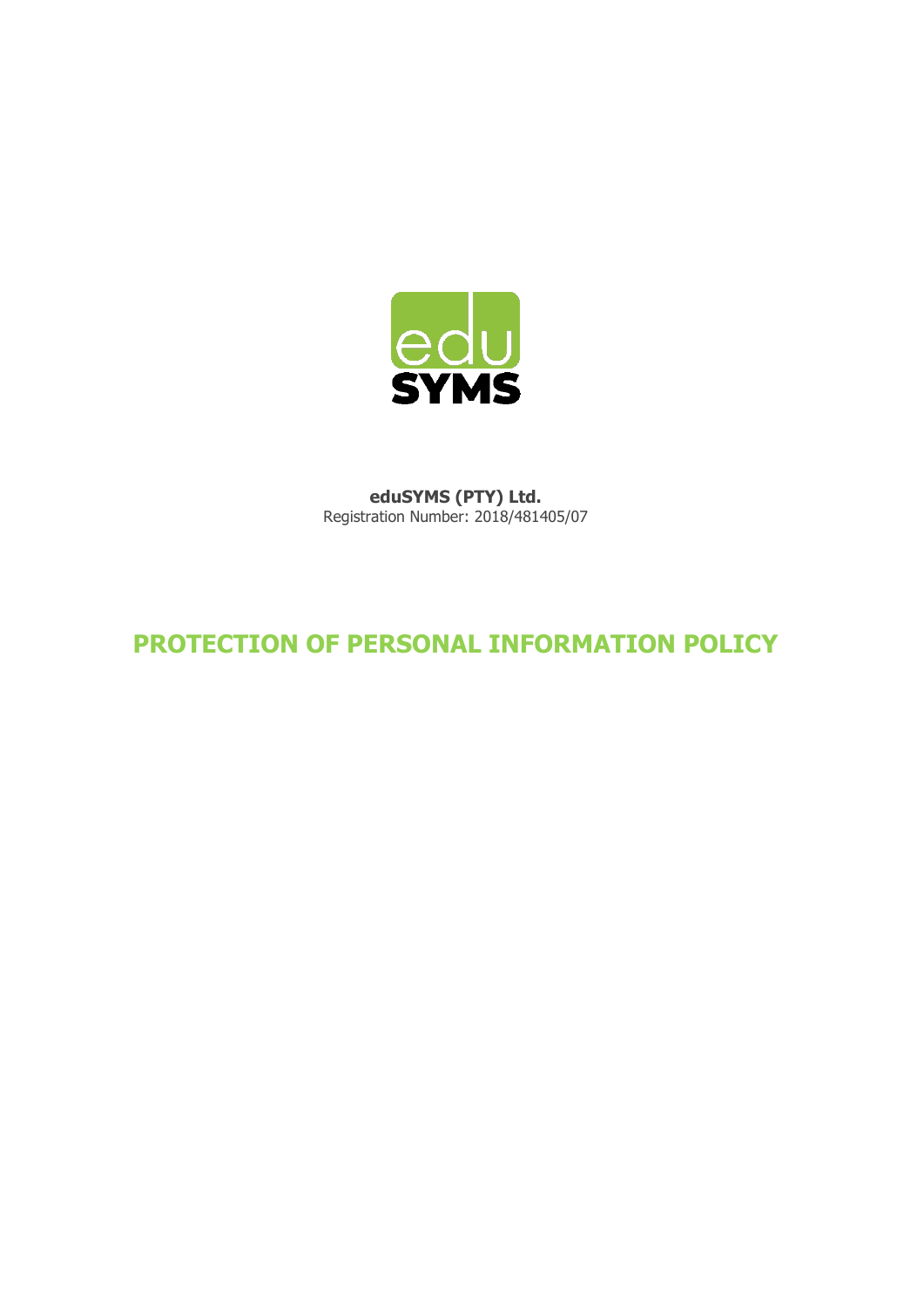| <b>TABLE OF CONTENTS</b> |                                                                 |                |  |
|--------------------------|-----------------------------------------------------------------|----------------|--|
| 1.                       | Definitions                                                     | 3              |  |
| 2.                       | Application and Purpose                                         | 4              |  |
|                          | <b>Part A - Human Resources</b>                                 |                |  |
| 3.                       | Recruitment and Appointment                                     | 5              |  |
| 4.                       | Collection, Processing and transferring of Personal Information | 5              |  |
| 5.                       | Pre-employment screening checks                                 | 6              |  |
| 6.                       | Special Personal Information                                    | 6              |  |
| 7.                       | Storage and management of Personal Information                  | 6              |  |
| 8.                       | Termination of Employment                                       | $\overline{7}$ |  |
|                          | <b>Part B - Third Parties</b>                                   |                |  |
| 9.                       | Distribution of Personal Information to Third Parties           | 8              |  |
|                          | 10. Receiving Personal Information from Third Parties           | 8              |  |
|                          | General                                                         |                |  |
|                          | 11. Review of Personal Information and revocation               | 9              |  |
|                          | 12. Storage and management of Personal Information              | 9              |  |
|                          | 13. Data security                                               | 10             |  |
|                          | 14. Information Officer                                         | 11             |  |
|                          | 15. Amendments to this Policy                                   | 11             |  |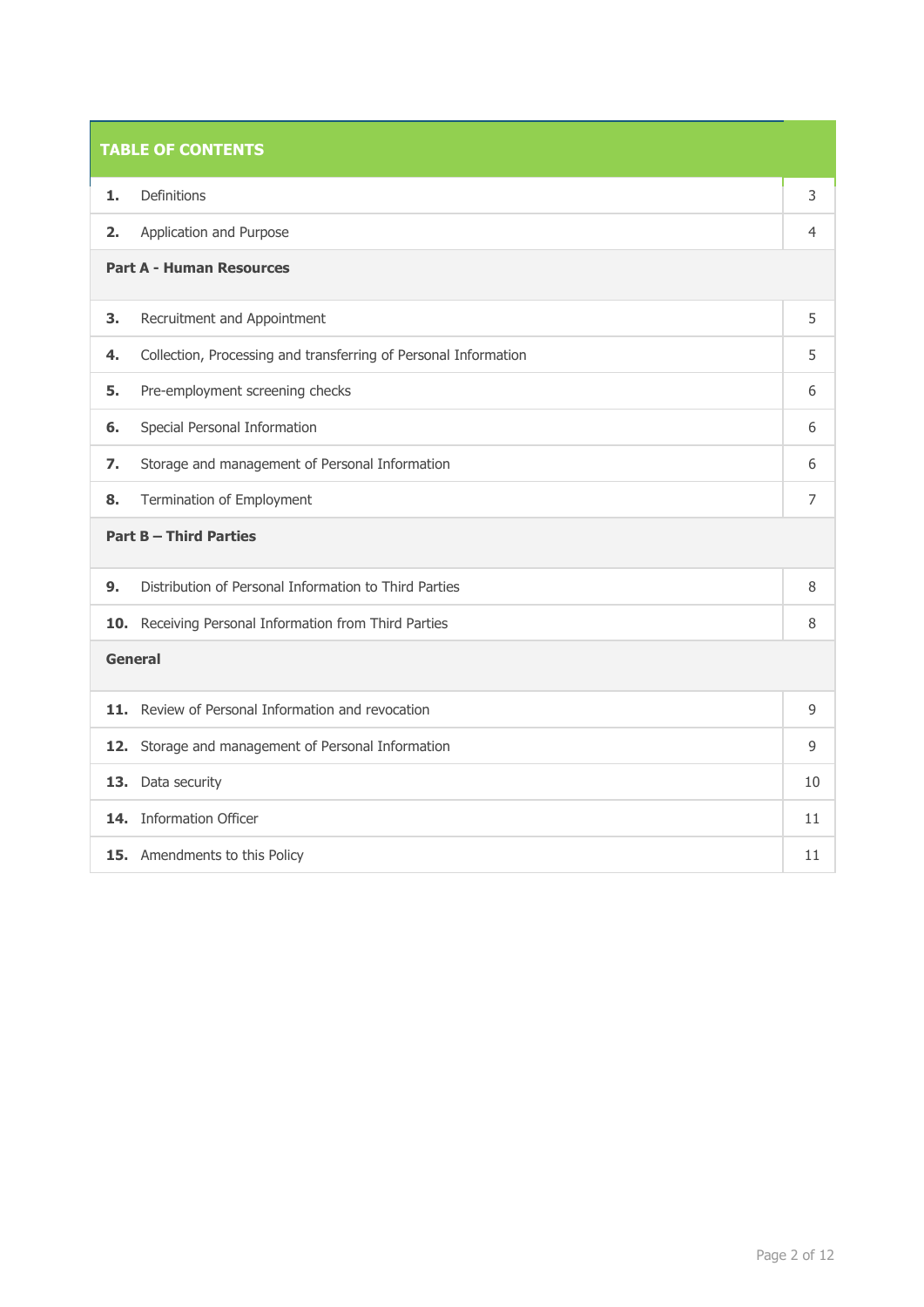## **1. DEFINITIONS**

| Unless otherwise stated, or the context otherwise requires, the words and expressions listed below shall bear the<br>meanings ascribed to them: |                                                                                                                                                                                                                                                                                                                                                                                                                                                                                                                           |                                                                                                                                                                                                                                                                                                                                                |  |  |
|-------------------------------------------------------------------------------------------------------------------------------------------------|---------------------------------------------------------------------------------------------------------------------------------------------------------------------------------------------------------------------------------------------------------------------------------------------------------------------------------------------------------------------------------------------------------------------------------------------------------------------------------------------------------------------------|------------------------------------------------------------------------------------------------------------------------------------------------------------------------------------------------------------------------------------------------------------------------------------------------------------------------------------------------|--|--|
| 1.1                                                                                                                                             |                                                                                                                                                                                                                                                                                                                                                                                                                                                                                                                           | Applicant - an individual who has applied to be considered for employment with the Company, or an<br>existing employee who has applied to be considered for another position. The Applicant is the data subject<br>as defined in terms of POPIA, being the person to whom the Personal Information or Special Personal<br>Information relates; |  |  |
| $1.2$                                                                                                                                           |                                                                                                                                                                                                                                                                                                                                                                                                                                                                                                                           | <b>Company</b> – eduSYMS (Pty) Ltd, a Company duly incorporated in terms of the laws of the Republic of South<br>Africa with its registered address situated at 1 Amarand Avenue, Waterkloof Glen, Pretoria 0081;                                                                                                                              |  |  |
| 1.3                                                                                                                                             |                                                                                                                                                                                                                                                                                                                                                                                                                                                                                                                           | <b>Deputy Information Officer</b> - the person identified as a deputy information officer in clause 14;                                                                                                                                                                                                                                        |  |  |
| 1.4                                                                                                                                             |                                                                                                                                                                                                                                                                                                                                                                                                                                                                                                                           | Information Officer - the person identified as an information officer in clause 14;                                                                                                                                                                                                                                                            |  |  |
| 1.5                                                                                                                                             | Operator - any third party that collects or uses Personal Information or Special Personal Information, or<br>supports systems which contain Personal Information or Special Personal Information under the instructions<br>of and solely for the Company or to which the Company discloses Personal Information or Special Personal<br>Information for use or Processing on the Company's behalf;                                                                                                                         |                                                                                                                                                                                                                                                                                                                                                |  |  |
| 1.6                                                                                                                                             | Personal Information - any information or set of information that identifies or is Processed by or on<br>behalf of the Company, as described in Chapter 1, Section 1 of POPIA;                                                                                                                                                                                                                                                                                                                                            |                                                                                                                                                                                                                                                                                                                                                |  |  |
| 1.7                                                                                                                                             | <b>Policy</b> - this Protection of Personal Information Policy;                                                                                                                                                                                                                                                                                                                                                                                                                                                           |                                                                                                                                                                                                                                                                                                                                                |  |  |
| 1.8                                                                                                                                             | <b>POPIA</b> - the Protection of Personal Information Act, 2013;                                                                                                                                                                                                                                                                                                                                                                                                                                                          |                                                                                                                                                                                                                                                                                                                                                |  |  |
|                                                                                                                                                 | <b>Processing</b> $-$ any operation or activity or any set of operations, whether or not by automatic means,<br>concerning Personal Information, including -                                                                                                                                                                                                                                                                                                                                                              |                                                                                                                                                                                                                                                                                                                                                |  |  |
| 1.9                                                                                                                                             | 1.9.1                                                                                                                                                                                                                                                                                                                                                                                                                                                                                                                     | the collection, receipt, recording, organisation, collation, storage, updating or modification,<br>retrieval, alteration, consultation or use;                                                                                                                                                                                                 |  |  |
|                                                                                                                                                 | 1.9.2                                                                                                                                                                                                                                                                                                                                                                                                                                                                                                                     | dissemination by means of transmission, distribution or making available in any other form; or                                                                                                                                                                                                                                                 |  |  |
|                                                                                                                                                 | 1.9.3                                                                                                                                                                                                                                                                                                                                                                                                                                                                                                                     | merging, linking as well as restriction, degradation, erasure or destruction of information, and<br>"Process" has the corresponding meaning;                                                                                                                                                                                                   |  |  |
| 1.10                                                                                                                                            | Regulator - the Information Regulator established in terms of section 39 of POPIA;                                                                                                                                                                                                                                                                                                                                                                                                                                        |                                                                                                                                                                                                                                                                                                                                                |  |  |
| 1.11                                                                                                                                            | Retain - the keeping of Personal Information in accordance with the time periods provided for in terms of<br>the applicable legislation depending on the nature of the record, this Policy and POPIA;                                                                                                                                                                                                                                                                                                                     |                                                                                                                                                                                                                                                                                                                                                |  |  |
| 1.12                                                                                                                                            | Special Personal Information - any personally identifiable information that reveals race or ethnic origin,<br>political persuasion, religious or philosophical beliefs, trade union membership, health or biometric<br>information, or criminal behaviour;                                                                                                                                                                                                                                                                |                                                                                                                                                                                                                                                                                                                                                |  |  |
| 1.13                                                                                                                                            | Third Parties - third parties include but are not limited to Operators, Licensees, customers and parties<br>providing products, goods, equipment, systems and services, such as information technology or human<br>resources system suppliers, pension or retirement funds, medical aid schemes, benefits administrators or<br>providers, human resource management administrators and payroll administrators, as well as regulatory<br>authorities (including tax authorities and Bargaining Councils) and trade unions. |                                                                                                                                                                                                                                                                                                                                                |  |  |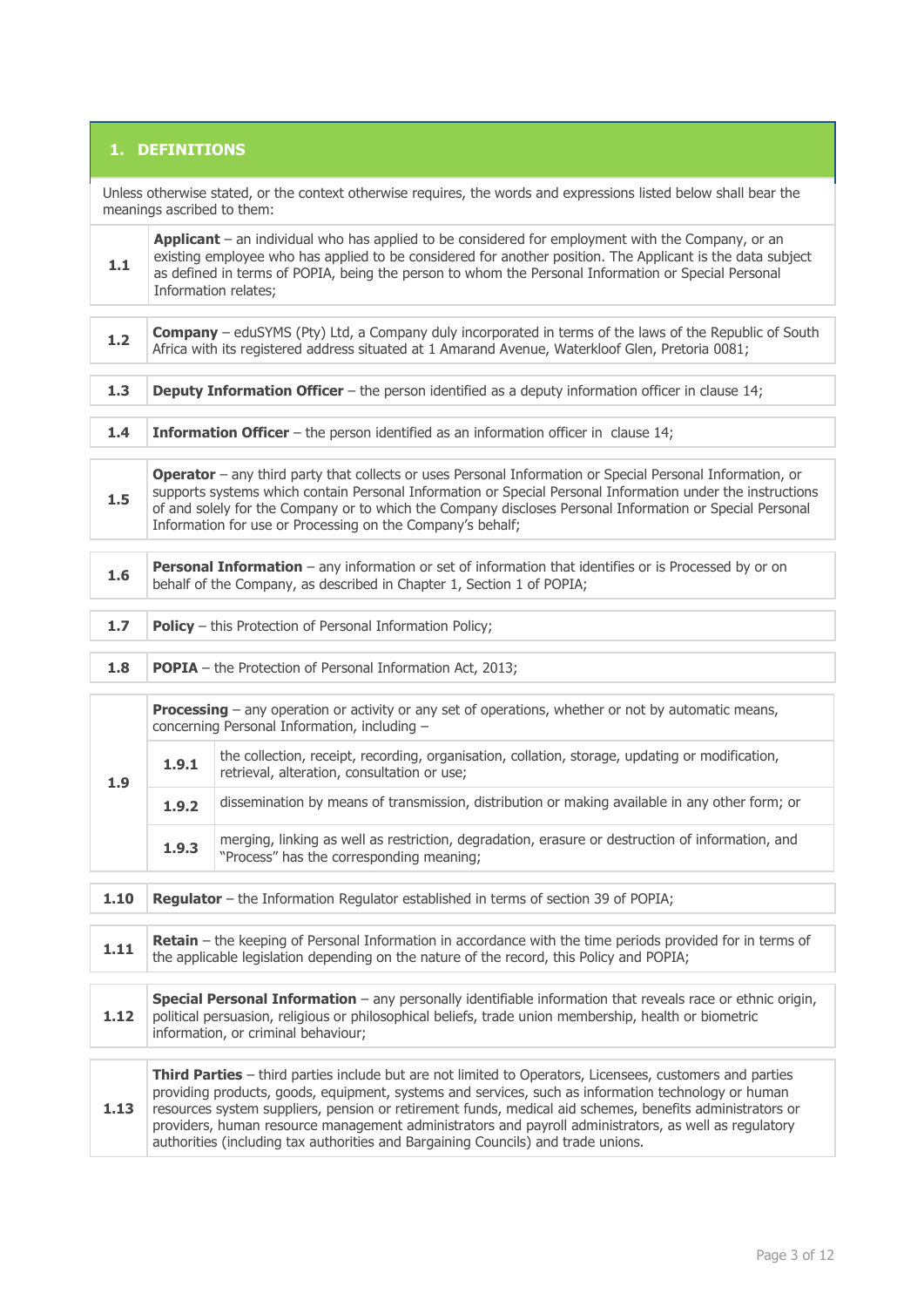| 2. APPLICATION AND PURPOSE |                                                                                                                                                                  |                                                                                                                                                                                 |  |
|----------------------------|------------------------------------------------------------------------------------------------------------------------------------------------------------------|---------------------------------------------------------------------------------------------------------------------------------------------------------------------------------|--|
| 2.1                        | This Policy regulates the Processing of Personal Information or Special Personal Information by the<br>Company.                                                  |                                                                                                                                                                                 |  |
| 2.2                        | This Policy applies to all Personal Information collected and processed by and on behalf of the Company for<br>purposes of their business activities.            |                                                                                                                                                                                 |  |
|                            |                                                                                                                                                                  | The Company, as the responsible party in terms of POPIA, must ensure that the relevant laws relating to the<br>Processing of Personal Information are complied with:            |  |
|                            | 2.3.1                                                                                                                                                            | during the recruitment and appointment process of Applicants;                                                                                                                   |  |
| 2.3                        | 2.3.2                                                                                                                                                            | during the compilation, storage and management of Personal Information relating to Applicants and<br>the employment records of employees;                                       |  |
|                            | 2.3.3                                                                                                                                                            | for a prescribed period after the recruitment decision has been made in respect of Applicants;                                                                                  |  |
|                            | 2.3.4                                                                                                                                                            | during the Processing of the Personal Information of employees during their employment and for a<br>prescribed period after the termination of the employment relationship; and |  |
|                            | 2.3.5                                                                                                                                                            | when Personal Information is shared with Third Parties.                                                                                                                         |  |
| 2.4                        | The Company aims to have agreements in place with all Third Parties to ensure a mutual understanding with<br>regard to the protection of Personal Information.   |                                                                                                                                                                                 |  |
| 2.5                        | The Company will ensure that the Policy is accessible to all employees.                                                                                          |                                                                                                                                                                                 |  |
| 2.6                        | The Company has appointed an Information Officer and Deputy Information Officer to administer this Policy<br>and ensure compliance with the provisions of POPIA. |                                                                                                                                                                                 |  |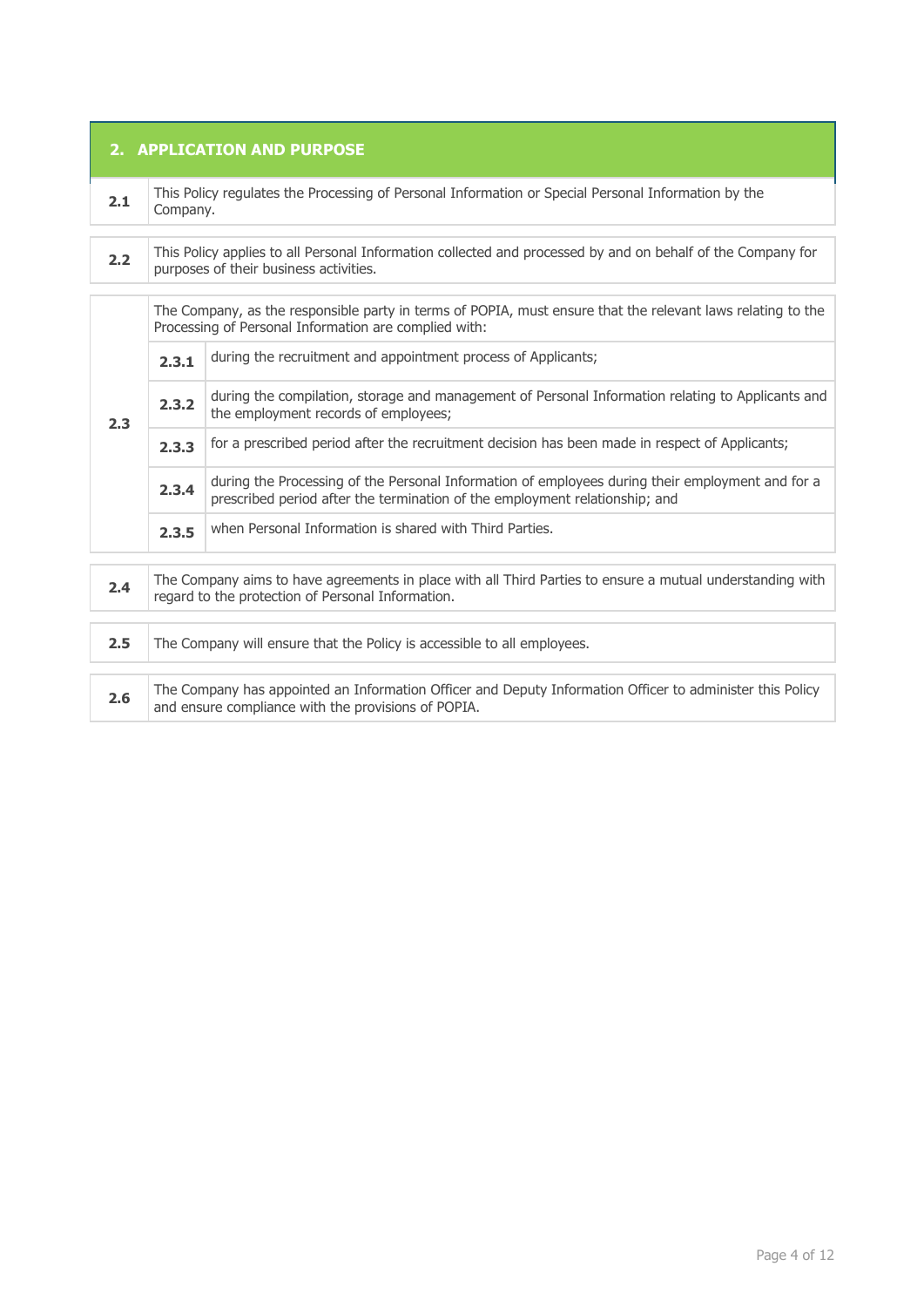# **Part A - Human Resources**

| 3. RECRUITMENT AND APPOINTMENT |                                                                                                                                                                                                                                                                                                                                                                                                                                                                                                                                                                                                                     |  |
|--------------------------------|---------------------------------------------------------------------------------------------------------------------------------------------------------------------------------------------------------------------------------------------------------------------------------------------------------------------------------------------------------------------------------------------------------------------------------------------------------------------------------------------------------------------------------------------------------------------------------------------------------------------|--|
| 3.1                            | All job advertisements sent out by the Company will set out the inherent job requirements and competency<br>specifications for the particular vacancy, as well as the Personal Information required of an Applicant and the<br>recruitment screening checks which will be conducted in order to Process the job application.                                                                                                                                                                                                                                                                                        |  |
| 3.2                            | The Company will only consider a job application and Process Personal Information received from an<br>Applicant if the Applicant has granted the consent as stipulated in the internal or external advertisement.                                                                                                                                                                                                                                                                                                                                                                                                   |  |
| 3.3                            | The Company will take all reasonable steps to ensure that an Applicant's Personal Information will only be<br>Processed in order to assess whether or not the Applicant meets with the Company's employment<br>requirements. In so doing, the Company will only Process such of the Applicant's Personal Information as<br>may be necessary to make a decision on the job application. Any extraneous Personal Information supplied<br>by the Applicant will be disregarded.                                                                                                                                        |  |
| 3.4                            | The Company will also be required to Process employees' Personal Information in connection with the<br>employment relationship. The Company will take all reasonable steps to ensure that employees' Personal<br>Information will only be used for purposes connected to the employment relationship.                                                                                                                                                                                                                                                                                                               |  |
|                                |                                                                                                                                                                                                                                                                                                                                                                                                                                                                                                                                                                                                                     |  |
|                                | <b>4. RECRUITMENT AND APPOINTMENT</b>                                                                                                                                                                                                                                                                                                                                                                                                                                                                                                                                                                               |  |
| 4.1                            | During the online application process or pursuant to a response received from an Applicant to an internal or<br>external advertisement of a vacancy, the Company will collect the Applicant's Personal Information.                                                                                                                                                                                                                                                                                                                                                                                                 |  |
| 4.2                            | The Company will also need to Process Personal Information from existing employees due to changes in<br>legislation, policies, procedures, benefits or terms and conditions of employment. Employees' Personal<br>Information will be used for the purpose of implementing the employee's terms and conditions of<br>employment, benefits provided to the employee, complying with legislative requirements, and generally<br>identifying employees during the course of their employment. The Company will endeavour to obtain all of<br>the employee's Personal Information required, directly from the employee. |  |
| 4.3                            | The Company will take reasonable steps to ensure that an Applicant or employee understands the purpose<br>for the Processing of their Personal Information and that informed consent is obtained from the Applicant or<br>the employee prior to Processing any of their Personal Information.                                                                                                                                                                                                                                                                                                                       |  |

**4.4** The Company will ensure that in Processing an Applicant's or employee's Personal Information, it will adhere to its obligations in terms of POPIA.

**4.5** The Company Will Process an Applicant's Personal Information from the Applicant as captured in the Applicant's online profile or pursuant to the Applicant responding to an advertisement, together with such other relevant Personal Information of the Applicant which is available from a public record or has been deliberately made public by the Applicant.

- **4.6** The Applicant's profile as completed online or provided by the Applicant in response to an advertisement shall be directed to the Company's relevant internal department for purposes of assessing the application and the Applicant's suitability for the position applied for. **4.7** Should an Applicant furnish Personal Information which is irrelevant or beyond what is necessary in order for the Company to Process his or her application, such additional Personal Information shall not be processed as far as reasonably practicable.
- **4.8** The Company reserves its rights to Process Personal Information where required in accordance with any law.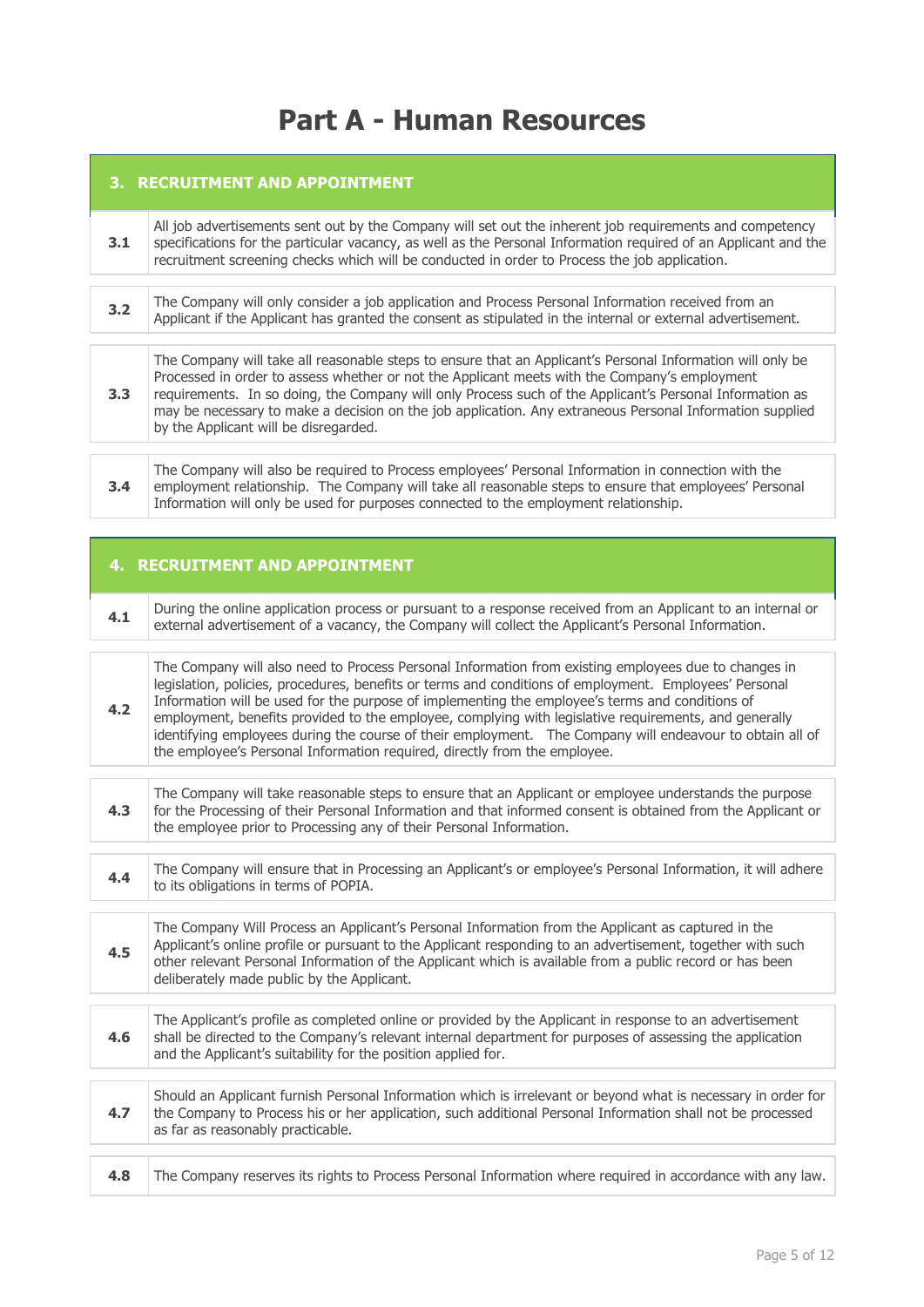### **5. PRE-EMPLOYMENT SCREENING CHECKS**

|  | The Company may verify the Personal Information supplied by an Applicant and conduct such other<br>background checks as may be relevant to assess the Applicant's suitability to the position to which an<br>Applicant applied. |
|--|---------------------------------------------------------------------------------------------------------------------------------------------------------------------------------------------------------------------------------|
|--|---------------------------------------------------------------------------------------------------------------------------------------------------------------------------------------------------------------------------------|

**5.2** The Company will conduct a reference check on Applicants who have been shortlisted for a position, in order to verify the information provided by the Applicant.

**5.3** Reference checks will not be conducted in a manner that unfairly discriminates. The same reference checks will be conducted on all short-listed Applicants.

### **6. SPECIAL PERSONAL INFORMATION**

**6.1** Applicants will be notified of certain advertised positions which shall require the Company to Process the Applicant's Special Personal Information. Such positions may include positions where the Applicant would be working in a high risk area or in a position of trust.

**6.2** The Processing of Special Purpose Information must not unfairly discriminate against an Applicant or employee and the Processing of Special Personal Information must have a direct bearing on the recruitment decision.

| 6.3 | Special Personal Information shall only be Processed where such Processing is required in order to; |                                                                                                                                                                                                                             |  |
|-----|-----------------------------------------------------------------------------------------------------|-----------------------------------------------------------------------------------------------------------------------------------------------------------------------------------------------------------------------------|--|
|     | 6.3.1                                                                                               | assess the Applicant's suitability for the position based on the inherent job requirements of the<br>position to which the Applicant has applied;                                                                           |  |
|     | 6, 3, 2                                                                                             | comply with the Company's obligations in terms of the employee's contract of employment or in<br>relation to the provision of benefits such as medical aid, life or disability cover or retirement funding<br>to employees. |  |

**6.4** Special Personal Information will only be Processed with the Applicant's or employee's informed consent. **6.5** The Company will not deny employment to any Applicant solely because the Applicant has been convicted of a crime. The Company will consider the nature, date and circumstances of the offence as well as whether the offence is relevant to the duties of the position applied for. **6.6** Should an Applicant disclose a particular medical condition or disability on his/her application, the Applicant may be required to undergo further testing to determine the Applicant's fitness for the position applied for. **6.7** The Company will only Process the Special Personal Information of its employees where the employee has given express consent prior to the Processing or the Processing is required by law. **6.8** Personal Information covered by medical confidentiality will be stored by Company personnel who will be **6.8** bound by rules relating to medical secrecy and will be retained separately from other Personal Information.

#### **7. STORAGE AND MANAGEMENT OF PERSONAL INFORMATION**

**7.1** The Personal Information of an Applicant who successfully applies for a position within the Company and is appointed will be stored in the Applicant's personnel file on their appointment and processed as part of the employment relationship.

**7.2** Should an Applicant who applied be unsuccessful in his/her application for employment, the Company will, subject to clause 11 below, store the Applicant's data for no longer than six months after the decision has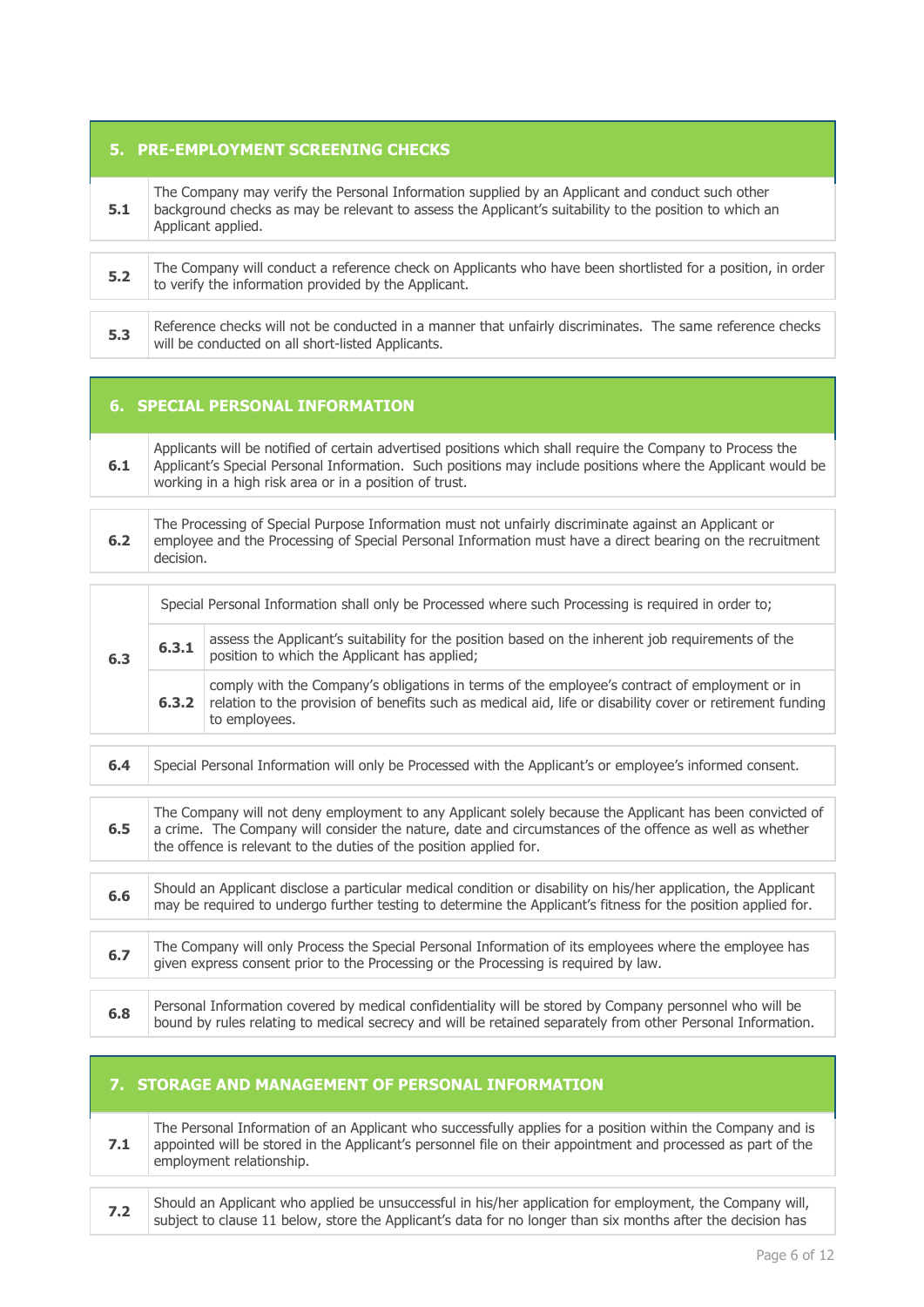|                                                  | been taken not to appoint the Applicant concerned. On expiry of the six-month period, the Company shall |
|--------------------------------------------------|---------------------------------------------------------------------------------------------------------|
| destroy or de-identify the Personal Information. |                                                                                                         |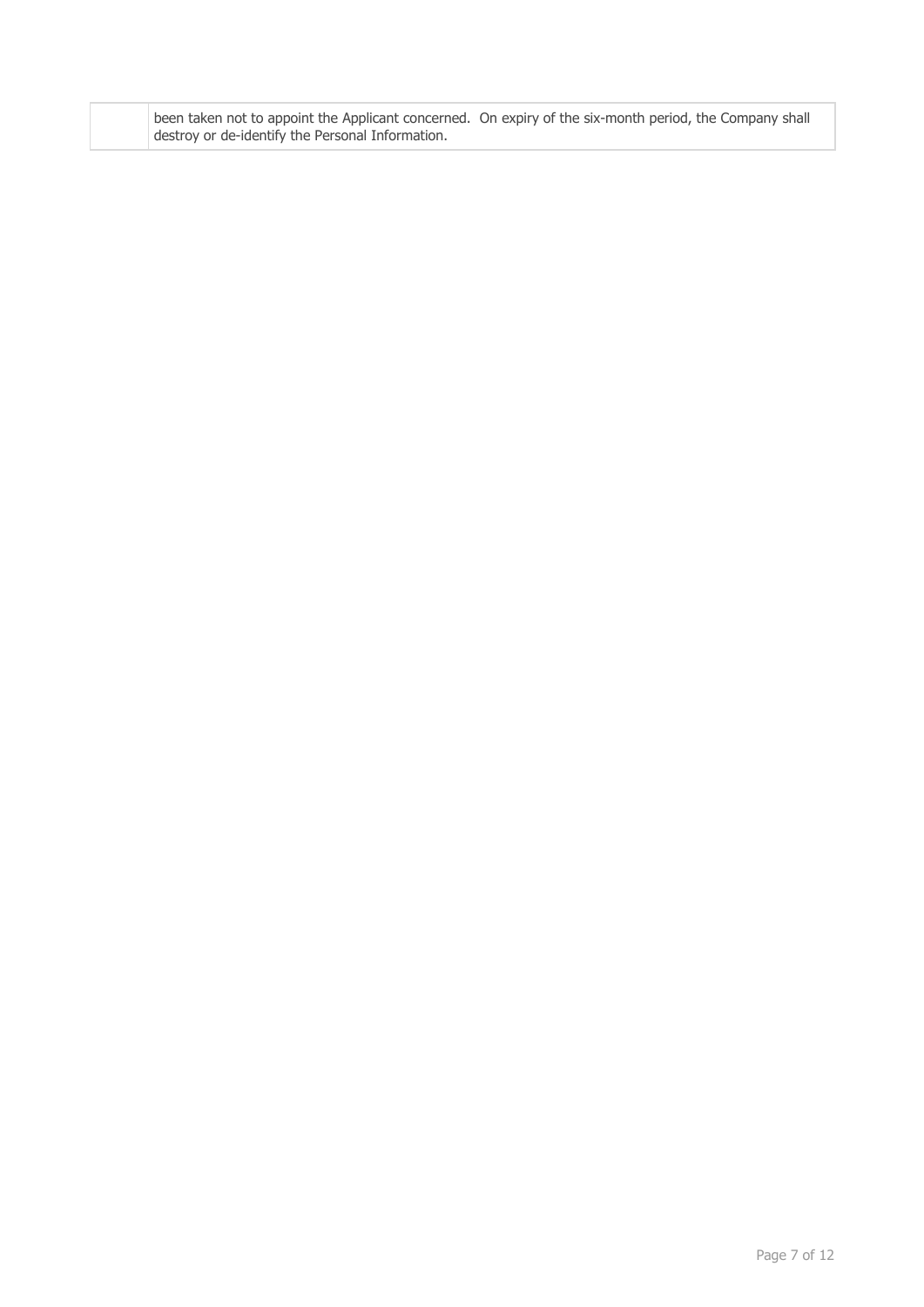| 8. TERMINATION OF EMPLOYMENT |                                                                                                                                                                                                                                                                                                                                                                                                                                                                                                                                    |  |
|------------------------------|------------------------------------------------------------------------------------------------------------------------------------------------------------------------------------------------------------------------------------------------------------------------------------------------------------------------------------------------------------------------------------------------------------------------------------------------------------------------------------------------------------------------------------|--|
| 8.1                          | The Company will not provide references to employees upon termination of employment.                                                                                                                                                                                                                                                                                                                                                                                                                                               |  |
| 8.2                          | Employees will be provided with the statutory certificate of service upon termination of their employment.                                                                                                                                                                                                                                                                                                                                                                                                                         |  |
| 8.3                          | Upon termination of employment, the employee's Personal Information will be handed to the relevant<br>pension or provident fund for the purposes of post-employment benefits and thereafter will be destroyed,<br>deleted or de-identified, as legally required or in terms of this Policy and POPIA.                                                                                                                                                                                                                              |  |
| 8.4                          | The Company undertakes to retain and thereafter destroy all hard copies of a terminated employee's<br>Personal Information within such periods as are legally required from time to time or in terms of this Policy<br>and POPIA. Such Personal Information will be destroyed on the Company's premises and in a manner that<br>prevents its reconstruction in an intelligible form.                                                                                                                                               |  |
| 8.5                          | The Company undertakes to retain and thereafter delete or, where deletion is not reasonably possible, de-<br>identify all soft copies of a terminated employee's Personal Information, within such periods as are legally<br>required from time to time or in terms of this Policy and POPIA. Such deletion will be in a manner that<br>prevents its reconstruction in an intelligible form. Such de-identification will be in a manner that prevents<br>any association between the employee and his or her Personal Information. |  |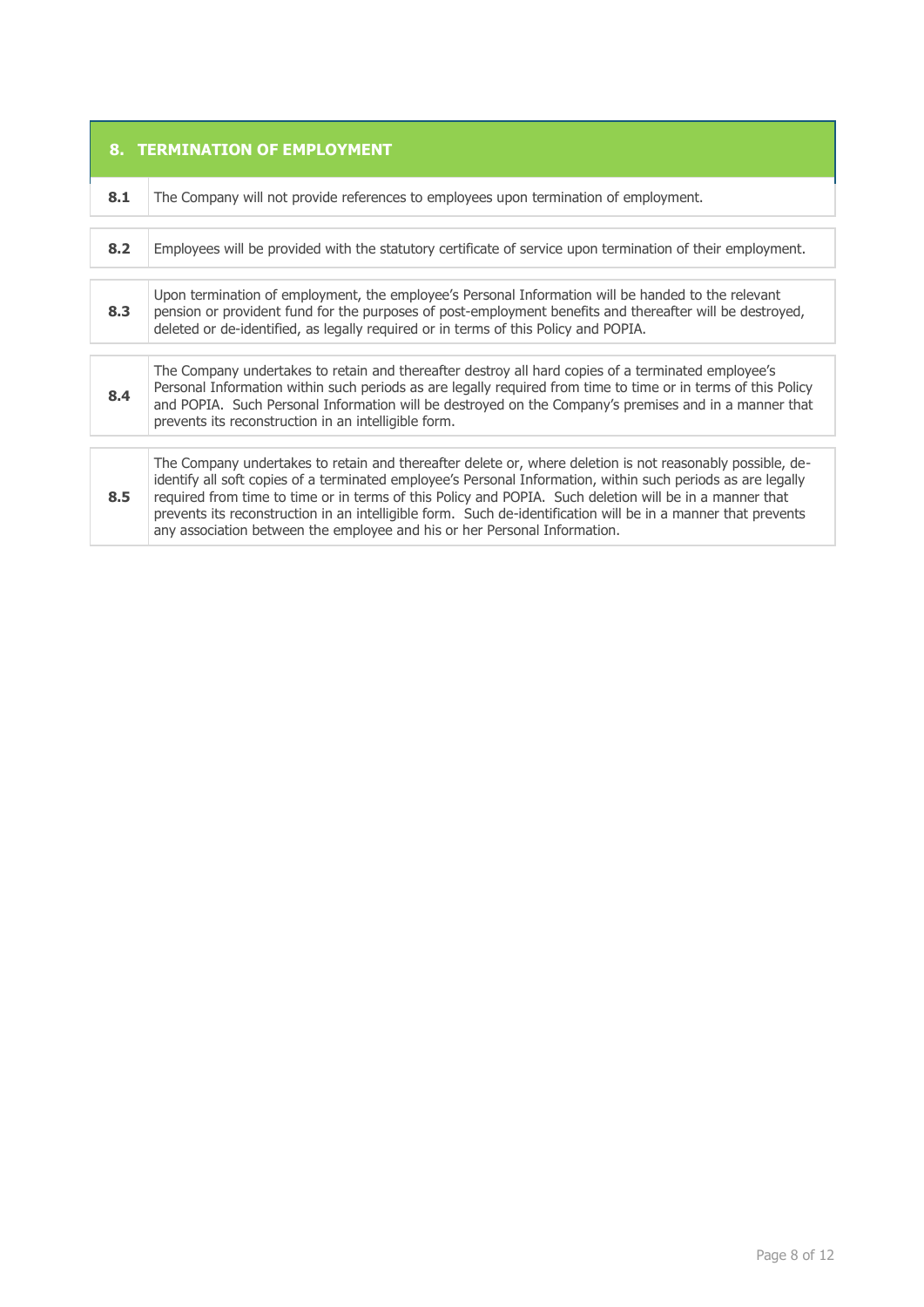# **Part B - Third Parties**

|     | 9. DISTRIBUTION OF PERSONAL INFORMATION TO THIRD PARTIES                                                                                                                                                                                                                                                                                                                                                                 |  |  |
|-----|--------------------------------------------------------------------------------------------------------------------------------------------------------------------------------------------------------------------------------------------------------------------------------------------------------------------------------------------------------------------------------------------------------------------------|--|--|
| 9.1 | The Company may provide access or transfer Personal Information to Third Parties where it is necessary in<br>the course of and for the purpose of giving effect to the Company's business activities or as required by law.                                                                                                                                                                                              |  |  |
| 9.2 | Processing of Personal Information in such circumstances would for example be for the purpose of giving<br>effect to agreements between the Company and the Third Parties, the provision of retirement benefits,<br>medical aid benefits, payroll and human resources administration and for the purpose of remuneration<br>grading, salary surveys and benchmarking, procurement, supply and the provision of services. |  |  |
| 9.3 | The Company undertakes to take reasonable practicable steps to ensure that Personal Information<br>transferred to Third Parties is dealt with confidentiality and in accordance with applicable legal requirements<br>by those Third Parties.                                                                                                                                                                            |  |  |
| 9.4 | The Company shall only transfer Personal Information to Third Parties in other jurisdictions where such Third<br>Parties are subject to and comply with such laws, policies or agreements regarding privacy, data protection<br>and confidentiality of Personal Information as may legally be required from time to time.                                                                                                |  |  |
| 9.5 | The Company aims to have agreements in place with all Third Parties to ensure there is a mutual<br>understanding with regard to the protection of Personal Information, such Third Parties will be required to<br>comply with the same or substantially similar regulations as the Company are subjected to.                                                                                                             |  |  |

| <b>10. RECEIVING PERSONAL INFORMATION FROM THIRD PARTIES</b> |                                                                                                                                                                                                                                                                                                 |  |
|--------------------------------------------------------------|-------------------------------------------------------------------------------------------------------------------------------------------------------------------------------------------------------------------------------------------------------------------------------------------------|--|
| 10.1                                                         | During the course of conducting its business the Company will collect Third Parties' Personal Information<br>from time to time.                                                                                                                                                                 |  |
| 10.2                                                         | The Company will Process the Personal Information received from Third Parties pursuant to contractual<br>arrangements and legislative requirements.                                                                                                                                             |  |
| 10.3                                                         | The Company will take reasonable steps to ensure that Third Parties understand the purpose for the<br>Processing of their Personal Information and that informed consent or contractual agreement is obtained<br>from such Third Parties prior to Processing any of their Personal Information. |  |
| 10.4                                                         | The Company will ensure that in Processing a Third Party's Personal Information, it will adhere to its<br>obligations in terms of POPIA.                                                                                                                                                        |  |
| 10.5                                                         | With the necessary consent, the Company may also supplement the information provided with information it<br>receives from Third Parties to ensure the accuracy of information.                                                                                                                  |  |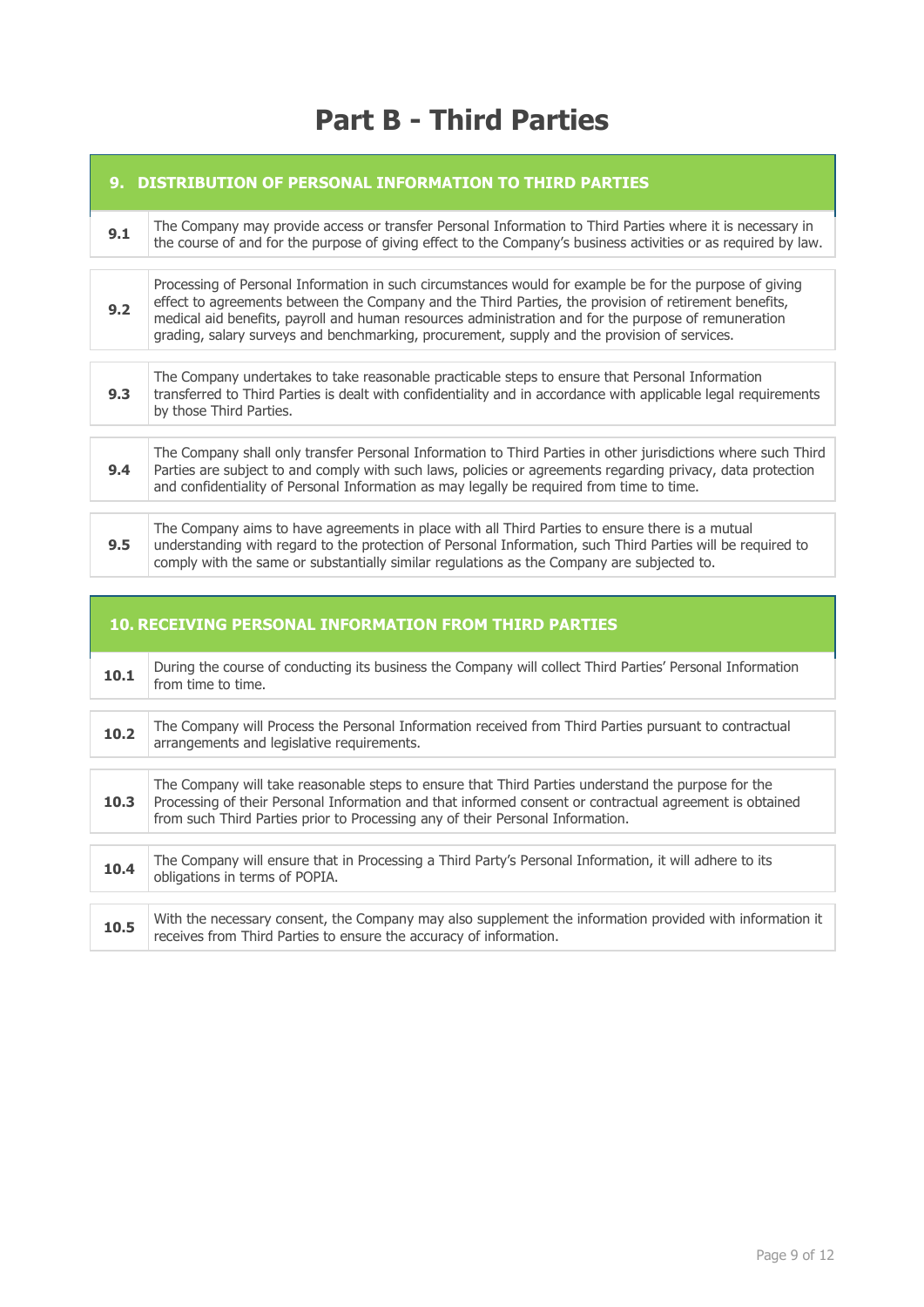# **General**

|      | 11. REVIEW OF PERSONAL INFORMATION AND REVOCATION                                                                                                                                                                                                                                                                                                                                                                                                          |  |  |
|------|------------------------------------------------------------------------------------------------------------------------------------------------------------------------------------------------------------------------------------------------------------------------------------------------------------------------------------------------------------------------------------------------------------------------------------------------------------|--|--|
| 11.1 | The Company will verify periodically, but at least bi-annually or as legally required that the Personal<br>Information which it has stored is accurate, up to date and complete.                                                                                                                                                                                                                                                                           |  |  |
| 11.2 | The Company will provide a means for persons providing Personal Information to it to review the accuracy of<br>the Personal Information and a means to rectify inaccurate Personal Information.                                                                                                                                                                                                                                                            |  |  |
| 11.3 | Employees must report any inaccuracies to the Information Officer or Deputy Information Officer.                                                                                                                                                                                                                                                                                                                                                           |  |  |
| 11.4 | Persons may revoke or withdraw their authorisation for the Processing of their Personal Information at any<br>time by directing an email to the Information Officer or Deputy Information Officer.                                                                                                                                                                                                                                                         |  |  |
| 11.5 | As soon as a person has notified the Company that he or she has revoked or withdrawn his or her<br>authorisation for the Processing of their Personal Information, the Company shall desist from any further<br>Processing of the Personal Information of such person and thereafter such Personal Information will, subject<br>to it being Retained, be destroyed, deleted or de-identified, as legally required or in terms of this Policy and<br>POPIA. |  |  |
| 11.6 | Where appropriate persons will be made aware of potential detrimental consequences of the withdrawal or<br>revocation of authorisation for the Processing of Personal Information.                                                                                                                                                                                                                                                                         |  |  |

### **12. STORAGE AND MANAGEMENT OF PERSONAL INFORMATION**

| 12.1 | The Company will retain records of Personal Information for the period necessary for achieving the purpose<br>for which the Personal Information was Processed.                                                                                                                                                                                                                                              |                                                                                                              |  |
|------|--------------------------------------------------------------------------------------------------------------------------------------------------------------------------------------------------------------------------------------------------------------------------------------------------------------------------------------------------------------------------------------------------------------|--------------------------------------------------------------------------------------------------------------|--|
|      | 12.1.1                                                                                                                                                                                                                                                                                                                                                                                                       | Personal Information in a soft copy format is stored on the Company IT platform, including Cloud<br>storage. |  |
|      |                                                                                                                                                                                                                                                                                                                                                                                                              |                                                                                                              |  |
|      | Personal Information in a hard copy format is stored as follows:                                                                                                                                                                                                                                                                                                                                             |                                                                                                              |  |
| 12.2 | 12.2.1                                                                                                                                                                                                                                                                                                                                                                                                       | For human resources purposes, Personal Information is stored in personnel files on each site.                |  |
|      | 12.2.2                                                                                                                                                                                                                                                                                                                                                                                                       | For procurement, marketing and sales purposes, Personal Information is stored in [.].                        |  |
|      |                                                                                                                                                                                                                                                                                                                                                                                                              |                                                                                                              |  |
| 12.3 | The Company undertakes to confer an obligation on any of its management employees to maintain the<br>Company's privacy obligations when Personal Information is distributed to managers for the purposes of<br>management and/or business administration.                                                                                                                                                    |                                                                                                              |  |
|      |                                                                                                                                                                                                                                                                                                                                                                                                              |                                                                                                              |  |
| 12.4 | In instances where further Processing is required after the initial Processing of the Personal Information and<br>further Processing does not correspond, as legally required, with the initial purpose of the initial Processing<br>of Personal Information, the Company will obtain further consent from the employee, Applicant or Third<br>Party for the further Processing of the Personal Information. |                                                                                                              |  |
|      |                                                                                                                                                                                                                                                                                                                                                                                                              |                                                                                                              |  |

**12.5** The Company will take reasonably practicable steps to ensure that all Personal Information collected is complete, accurate and not misleading, having regard to the purpose for which the Personal Information is being Processed.

| 12.6 | The Company will take all reasonably practicable steps to ensure that all Personal Information remains |
|------|--------------------------------------------------------------------------------------------------------|
|      | confidential and is not distributed to unauthorised third parties.                                     |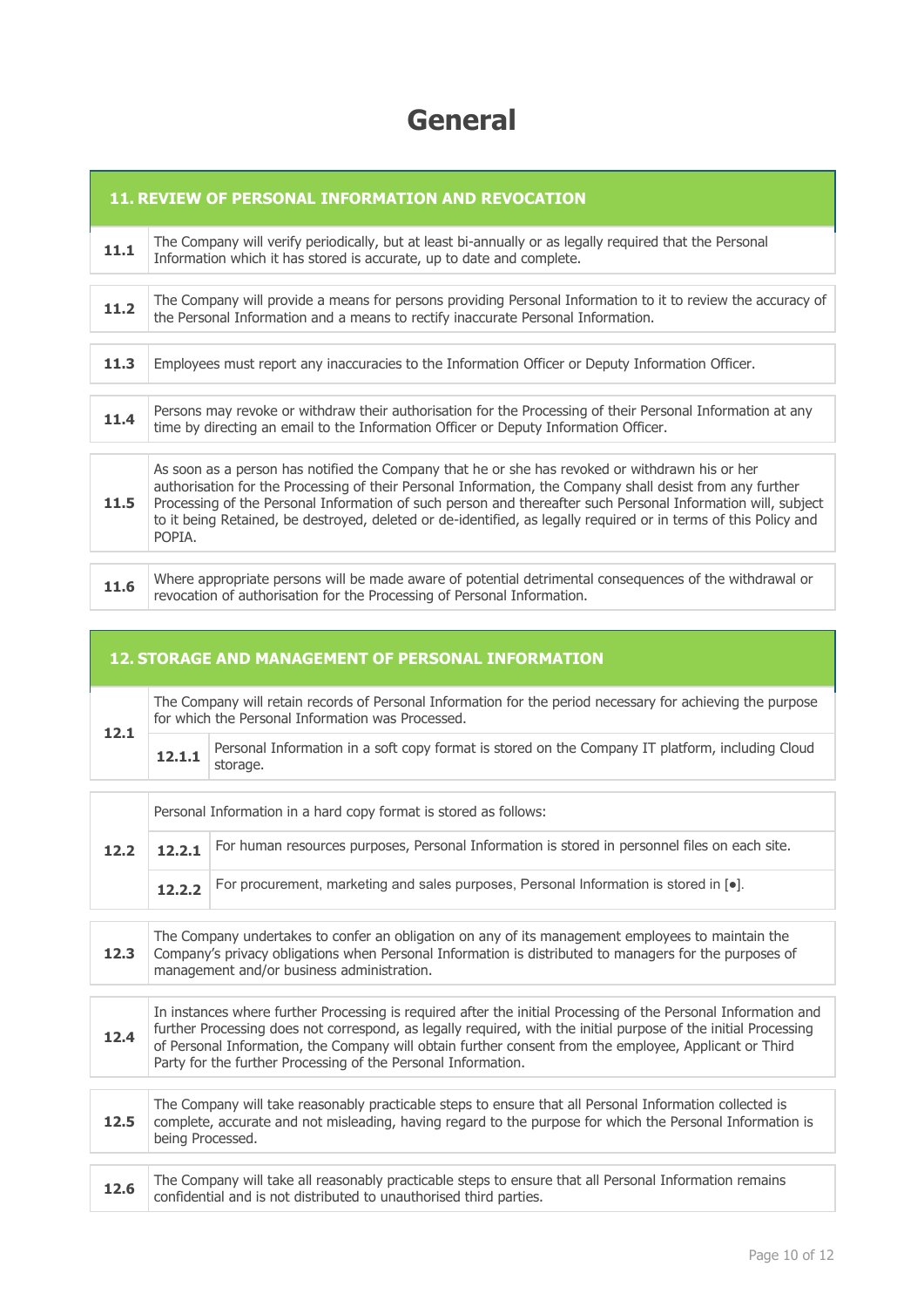**12.7** Employees' Personal Information will only be made internally available within the Company to specifically authorised users, who will only have access to such Personal Information as is required for the fulfilment of their tasks.

### **13. STORAGE AND MANAGEMENT OF PERSONAL INFORMATION**

**13.1** The Company will retain records of Personal Information for the period necessary for achieving the purpose for which the Personal Information was Processed.

|      | The Company will implement the following security measures: |                                                                                                                                                                                                                                                                                                                                                                                                                                                                                                                                                                                                                                                                                                                             |  |  |
|------|-------------------------------------------------------------|-----------------------------------------------------------------------------------------------------------------------------------------------------------------------------------------------------------------------------------------------------------------------------------------------------------------------------------------------------------------------------------------------------------------------------------------------------------------------------------------------------------------------------------------------------------------------------------------------------------------------------------------------------------------------------------------------------------------------------|--|--|
| 13.2 | 13.2.1                                                      | The Company's Information Officer whose details are set out in 14 below is responsible for the<br>compliance with the conditions of the lawful processing of Personal Information and other<br>provisions of POPIA.                                                                                                                                                                                                                                                                                                                                                                                                                                                                                                         |  |  |
|      | 13.2.2                                                      | Information Officer is assisted by the Deputy Information Officer whose details are set out in<br>clause 14 below.                                                                                                                                                                                                                                                                                                                                                                                                                                                                                                                                                                                                          |  |  |
|      | 13.2.3                                                      | Each new employee will be required to sign an Employment Contract containing relevant consent<br>clauses for the use and storage of the employee's Personal Information, or any other action so<br>required, in terms of POPIA.                                                                                                                                                                                                                                                                                                                                                                                                                                                                                             |  |  |
|      | 13.2.4                                                      | In respect of those Employees who are employed at the time the Company implements this Policy<br>the Company will assume tacit agreement from such Employees for the use and Processing of the<br>Employees' Personal Information for the purpose of implementing the employee's terms and<br>conditions of employment, benefits provided to the employee, complying with legislative<br>requirements, and generally identifying employees during the course of their employment with the<br>Company, provided that the Company may require existing Employees to provide written<br>permission or sign an addendum to their contracts of employment in this regard where the<br>Company deems it necessary or appropriate. |  |  |
|      | 13.2.5                                                      | All current Third Parties of the Company will where appropriate be required to sign an addendum<br>to their contracts with the Company containing relevant consent clauses for the use and storage<br>of employee information, or any other action so required, in terms of POPIA.                                                                                                                                                                                                                                                                                                                                                                                                                                          |  |  |
|      | 13.2.6                                                      | All electronic files or data are backed up by the Company's IT department who is responsible for<br>system security which protects third party access and physical threats.                                                                                                                                                                                                                                                                                                                                                                                                                                                                                                                                                 |  |  |
|      | 13.2.7                                                      | An Incident Register will be kept to log any security incidents and to report on and manage said<br>incidents this register will be maintained by the Information Officer.                                                                                                                                                                                                                                                                                                                                                                                                                                                                                                                                                  |  |  |
|      | 13.2.8                                                      | The Company's Information Officer and the IT department shall identify all reasonably foreseeable<br>internal and external risks to Personal Information, establishing and maintaining appropriate<br>safeguards against the risks identified, regularly verifying that the safeguards are effectively<br>implemented, and ensuring that the safeguards are continually updated in response to new risks<br>or deficiencies in previously implemented safeguards.                                                                                                                                                                                                                                                           |  |  |
|      | 13.2.9                                                      | Applicants will be informed should their Personal Information be accessed or acquired by any<br>unauthorised person.                                                                                                                                                                                                                                                                                                                                                                                                                                                                                                                                                                                                        |  |  |